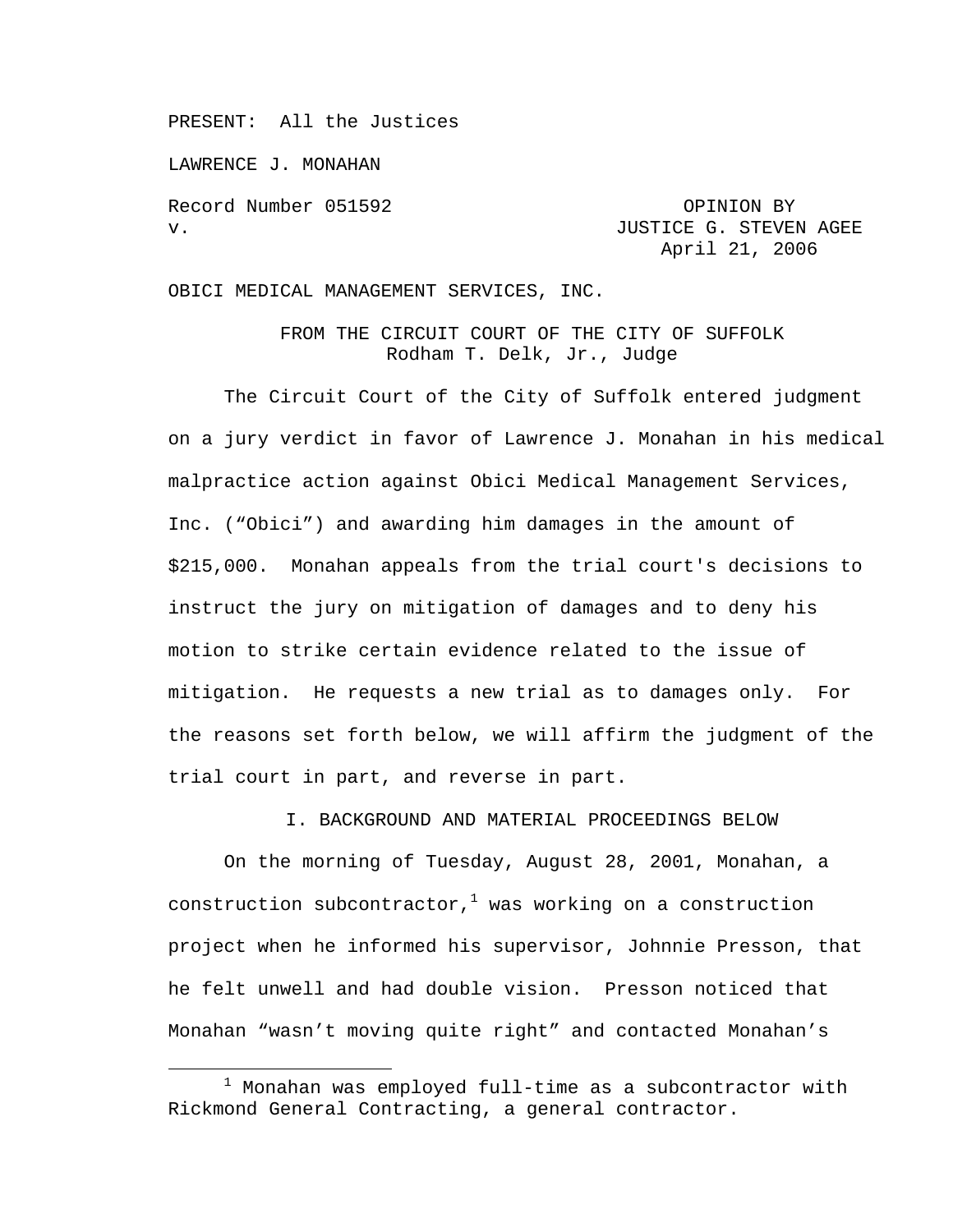wife. He had a co-worker drive Monahan to Wakefield Medical Center $^2$  ("Wakefield") for a medical evaluation. $^3$ 

 When Monahan arrived at Wakefield, the office was closed for lunch, but the receptionist admitted Monahan into the clinic building after observing that he was unusually "hot and sweaty." Anita Curl, the practice manager, escorted Monahan to an examination room. She testified that Monahan appeared "hot and tired," and that he was walking "slow" and "unsteady." Barbara P. Carr, a licensed practical nurse, took Monahan's vital signs and recorded his blood pressure to be "200 over 95." Carr also noted that Monahan felt dizzy and had double vision.

 Carrie Wiggins, a nurse practitioner at Wakefield, examined Monahan about 1:00 p.m. Wiggins checked Monahan's chart, retook his blood pressure twice, and performed a quick neurologic exam, which she determined was normal. She concluded that Monahan was having a hypertension crisis and gave him some samples of Micardis (a blood pressure medication $^4$ ). Wiggins testified that she told Monahan to rest through Friday, August 31, 2001, scheduled him to return in two weeks to have his blood pressure

 $\overline{\phantom{a}}$  2  $2$  Wakefield is owned and operated by Obici. Carrie Wiggins, the nurse practitioner who examined Monahan, was an employee of Wakefield and, thus, Obici. At trial, Obici stipulated that Wiggins was one of its employees.

<sup>&</sup>lt;sup>3</sup> Monahan had been a patient at Wakefield for many years.

 $^4$  Monahan had a history of high blood pressure.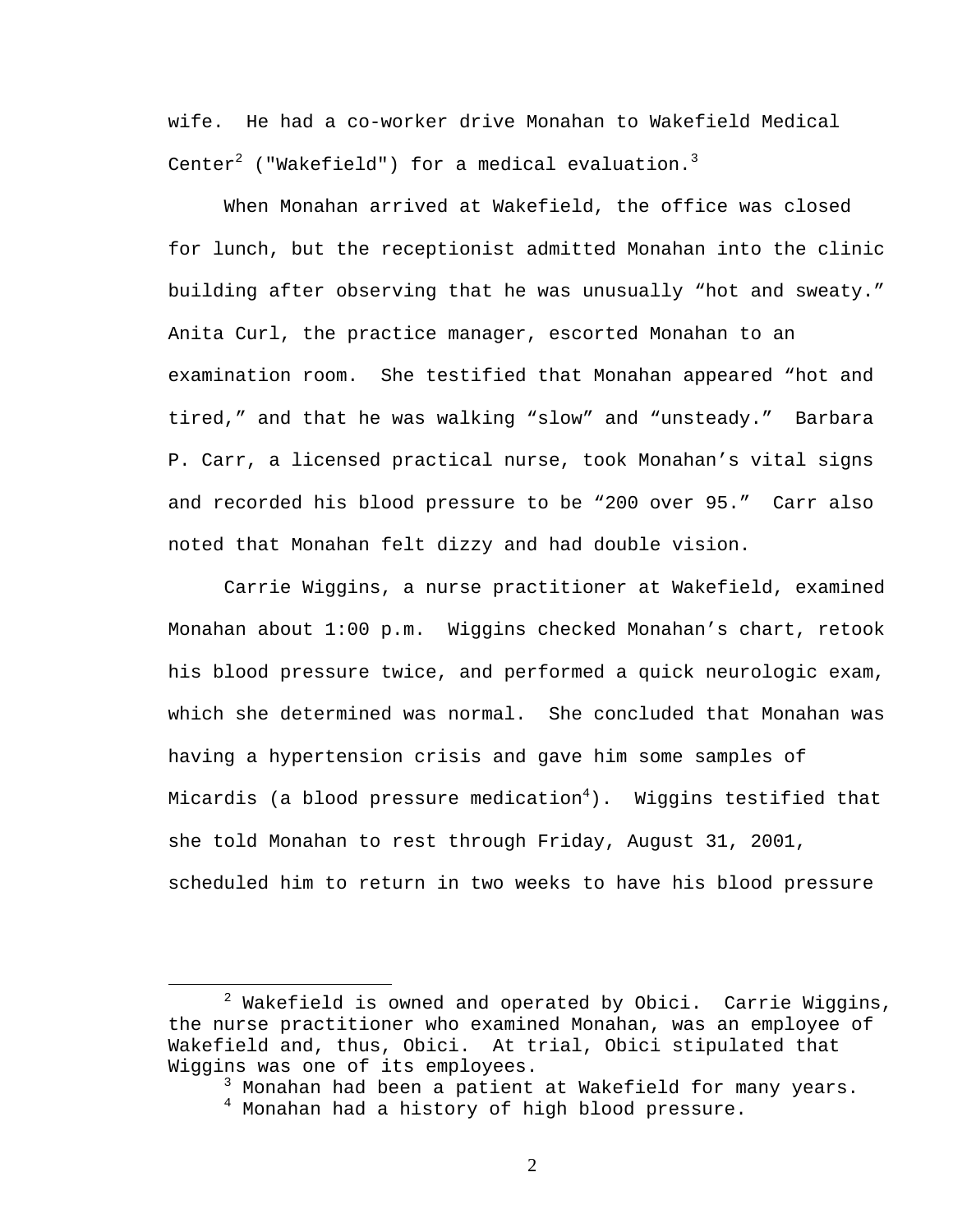checked, and wrote in his medical chart that if his condition did not improve Monahan "should come back the next day."

Monahan then left Wakefield and walked to the adjacent pharmacy. Curl observed Monahan at the pharmacy and stated that he appeared "very sick and was walking to the front, walking like somebody that was drunk and dizzy." She returned to Wakefield and informed Wiggins, who went outside and found Monahan leaning against the building and again discussed his condition with him. She then prescribed Meclizine for Monahan's dizziness.

There was considerable conflict in the evidence as to what Wiggins advised Monahan to do during their discussion of his condition at Wakefield. Obici contends that Wiggins advised Monahan that his high blood pressure could lead to a stroke and that he should go to the emergency room at a hospital. When Monahan did not respond to her, Wiggins assumed from his silence that he was refusing to go to the emergency room. Monahan maintained that Wiggins never told him that he needed to go to the emergency room and never mentioned the possibility of him having a stroke.

Wiggins testified on direct examination:

I was really concerned about his blood pressure being elevated.

And I said, [b]ecause your blood pressure is elevated, that could mean several things. It could mean that you might be having a stroke. So you really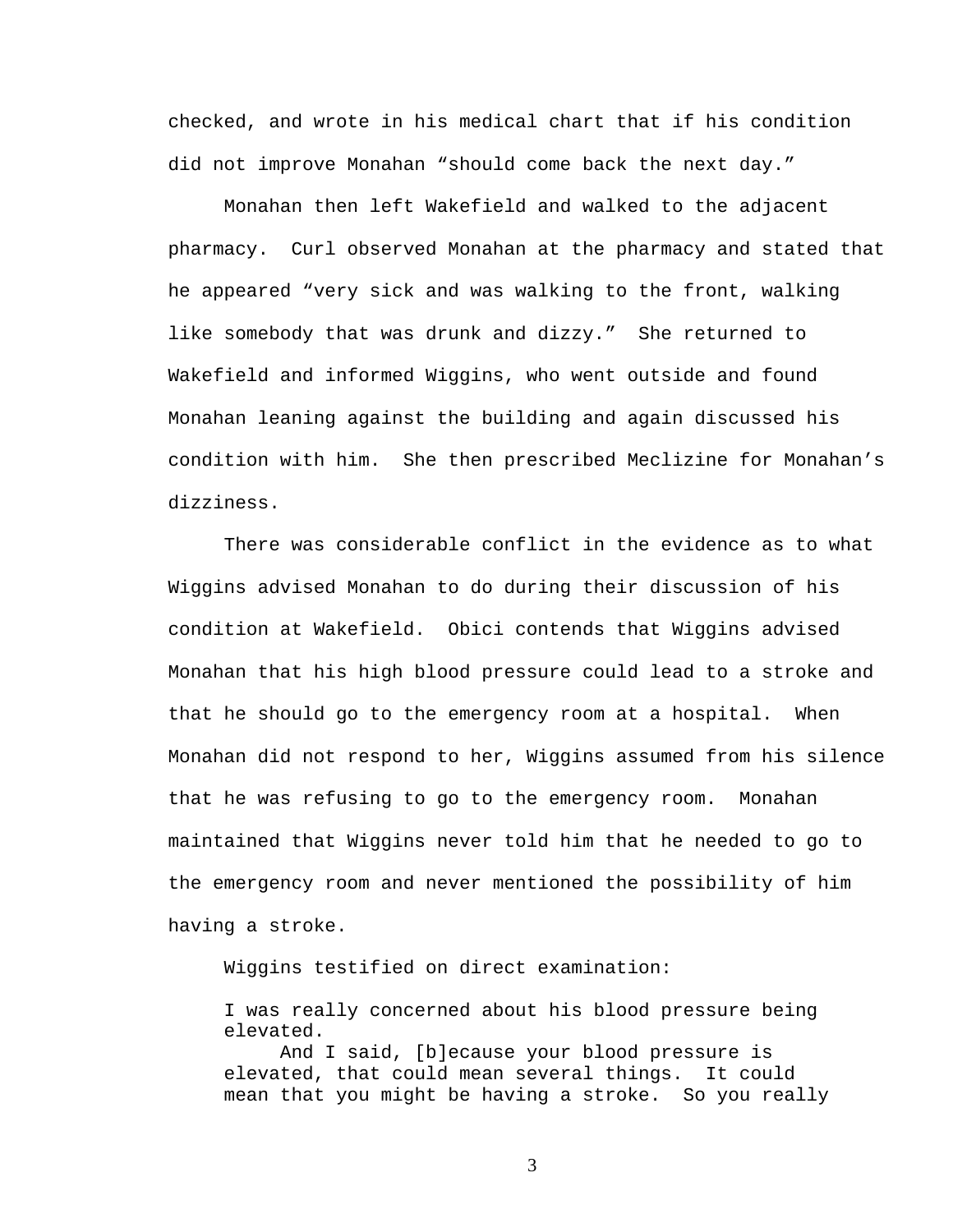need to go to the emergency room for further evaluation.

. . . .

His response was nothing. He didn't say anything at that particular time.

Wiggins then testified that she reiterated her advice that Monahan go to the emergency room when she talked with him outside the pharmacy:

 [W]hen I realized that he was dizzy, I sat out there with him on the side of the pharmacy and said, Mr. Monahan, I'm really, really concerned about you. I said, I saw you when you were walking, and I feel like you need to go to the emergency room.

 And he kept saying, Well, I just called my wife, and she's going to be at home probably by the time I get there.

 However, on cross examination, Wiggins testified that her advice to Monahan was given in the form of alternatives, that either he could go to the emergency room or go home and rest to see if his condition changed.

Q [Monahan's Counsel:] So you gave him the option of either going to the emergency department or telling his wife to take him to the emergency department . . . if there's any change in the least?  $\ldots$  [I]sn't that what you told him?

A [Wiggins:] Yes.

Q[:] And in response to you saying to him either go to the emergency department or go home, lay down, and tell your wife to take you to the emergency department if you have any change, he said okay, didn't he?

. . . .

A[:] He said okay.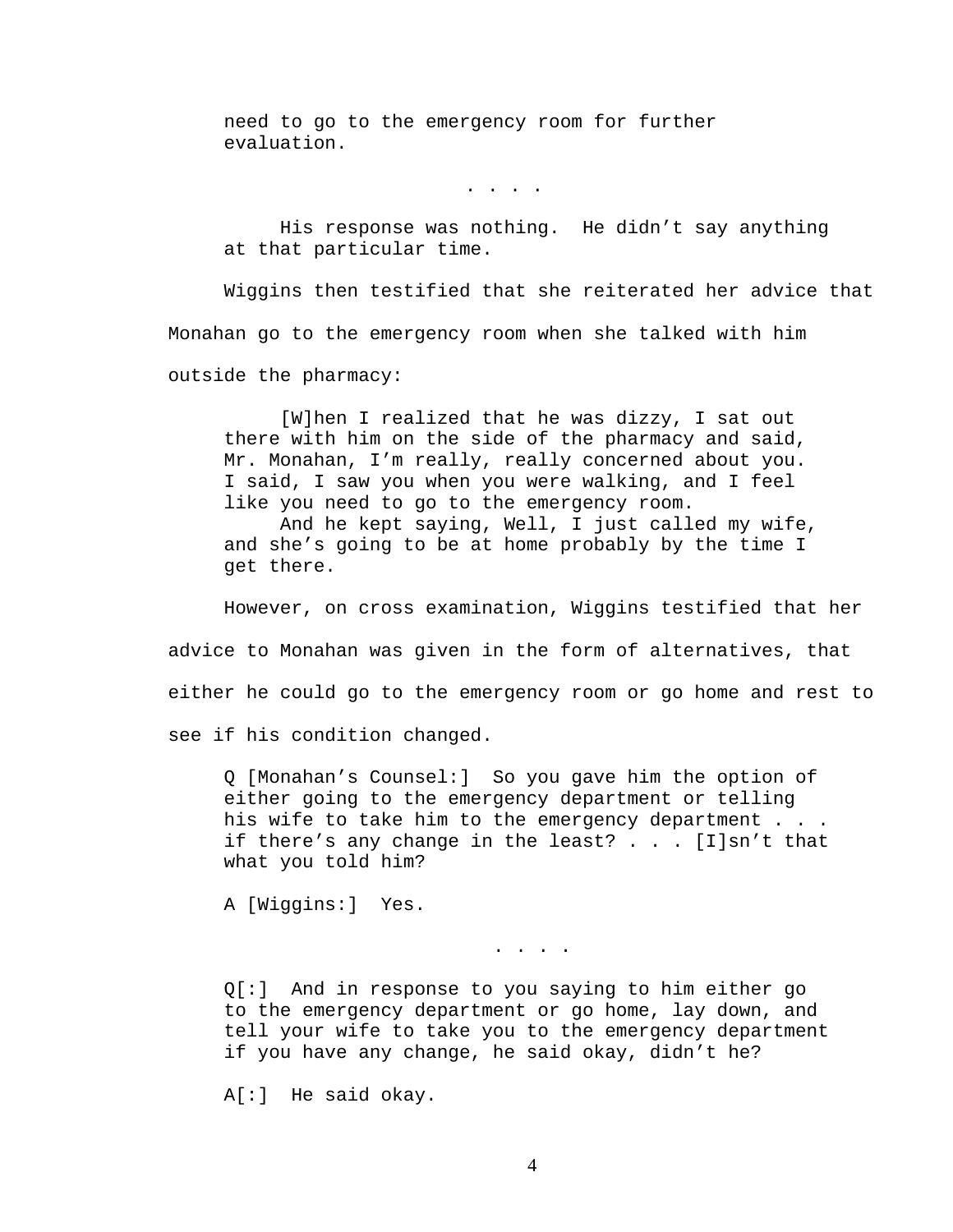. . . .

Q[:] And when you gave him the option of going home, laying down, and telling his wife to take him to the emergency department if there was any change in him in the least, that, you believe, was one option for his treatment at that time, correct?

A[:] Not for his treatment, definitely not for his treatment, but to make sure that he got to the emergency room.

Q[:] Right. But that was one alternative you gave him?

A[:] That was one alternative I gave him.

Monahan's medical chart at Wakefield for August 28, 2001 contained the written statement "Refused to go to ER now," but no other entry regarding any discussion between Wiggins and Monahan on the need to go to an emergency room.

At some time after 1:00 pm, Wakefield's receptionist telephoned Sandra Rickmond, the wife of Monahan's boss Richard E. Rickmond, and advised her that Monahan was ready to leave the facility. According to Mrs. Rickmond, that is all anyone from Wakefield told her.

Mrs. Rickmond then went to Wakefield and drove Monahan to his home. On the drive home, Monahan complained of dizziness and double vision. Upon arriving at his home, Monahan went to bed.

 Mrs. Monahan testified that when she arrived home, her husband said that Wiggins told him to go home, get in bed, and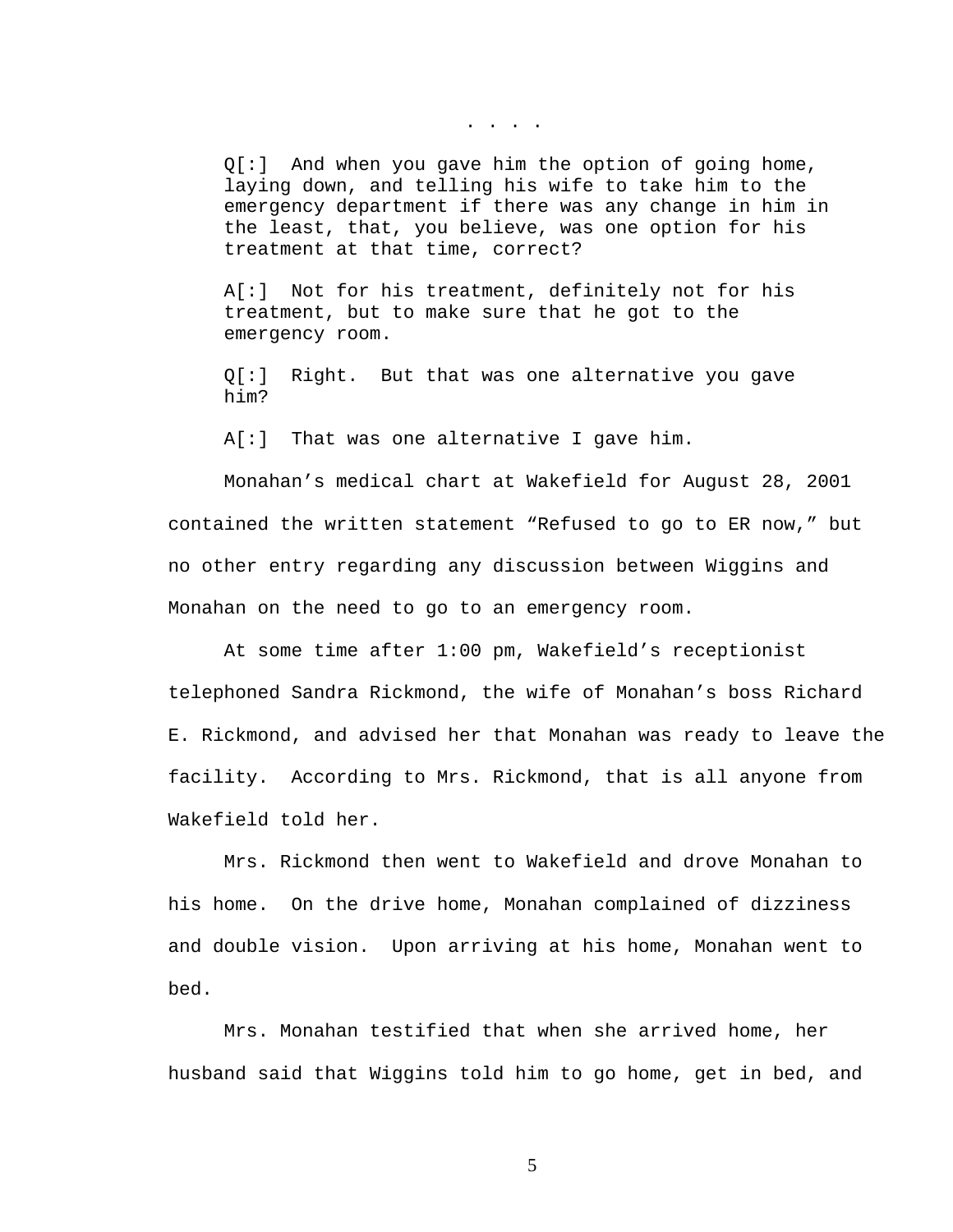return on Friday. Mrs. Monahan left the bedroom briefly, and when she returned, Monahan had fallen out of bed. After failing to reach anyone at Wakefield on the telephone, Mrs. Monahan decided to drive her husband to Riverside Hospital in Newport News. En route to the hospital, Mrs. Monahan telephoned Wakefield again and spoke to Curl. She informed Curl that she was driving her husband to Riverside. Curl testified that she encouraged Mrs. Monahan to drive her husband to the Smithfield rescue squad for transport to a hospital. Their conversation ended abruptly apparently due to a disruption in the cellular telephone service.

The Monahans arrived at Riverside at approximately 3:00 p.m. and Monahan was diagnosed as having suffered a stroke. $^5$  One of Monahan's rehabilitation physicians, Dr. Mark A. Ross, testified that as a result of the stroke, Monahan had incurred permanent problems with his speech, vision, movement and mobility, and balance. Ross further testified that Monahan needed "ongoing medical management" to prevent future strokes and "can't be left alone for long periods of time and be counted on to tend to his own needs properly." A vocational specialist testified that the stroke had left Monahan "unable to perform

<sup>5</sup>  $5$  The exact time the stroke occurred is unknown because it was a "stroke in evolution" in that it "progresses – it starts, and it goes on for a few hours." One of Monahan's expert witnesses testified that it most likely occurred "while [Monahan] was being transported to Riverside."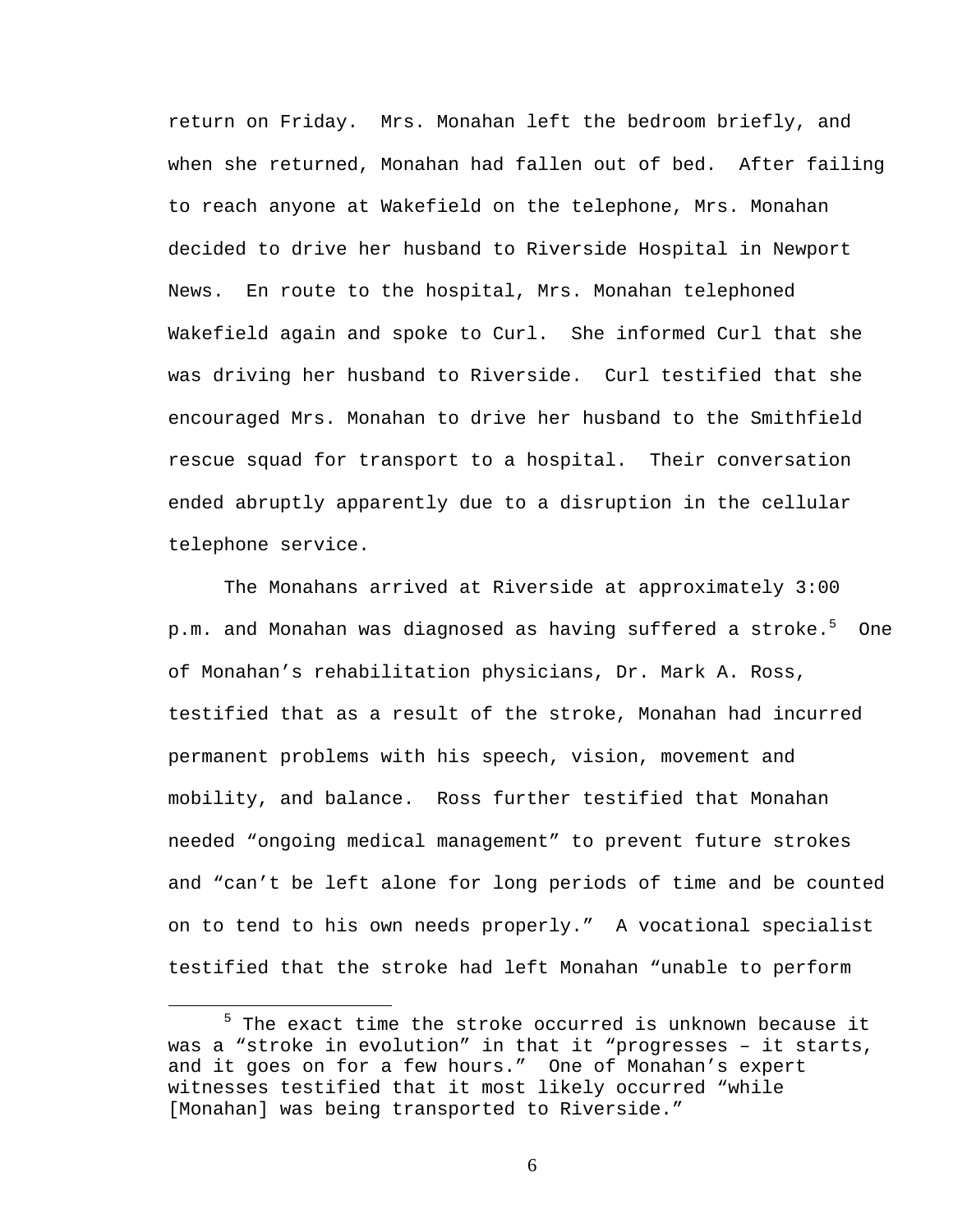. . . gainful, competitive employment" because of his "difficulty with walking, his balance difficulties, his communication impairments, and his fatigue."

 Monahan filed a motion for judgment, which he later amended, against Obici alleging Obici failed to provide adequate medical care to him on August 28, 2001, and that he suffered a stroke as a result of Obici's negligent treatment.<sup>6</sup> Monahan asserted Obici deviated from established standards of care because Wiggins failed to properly diagnose Monahan's condition and ensure that he received the immediate emergency room care that he needed to prevent or lessen the effect of a stroke. Monahan requested damages in the amount of \$1,600,000. Neither Obici's grounds of defense nor its amended grounds of defense raised Monahan's failure to mitigate damages as a defense. Apart from denying the allegations alleged in Monahan's Motion for Judgment, Obici pled the affirmative defenses of contributory negligence and assumption of the risk.

After the parties had presented their evidence to the jury, Monahan moved the trial court to "instruct the jury to disregard" the evidence concerning Mrs. Monahan's actions in transporting her husband to Riverside Hospital rather than a

<sup>6</sup>  $6$  Monahan also named Wiggins as a party defendant, but later took a nonsuit as to her. Wiggins is thus not a party to this appeal.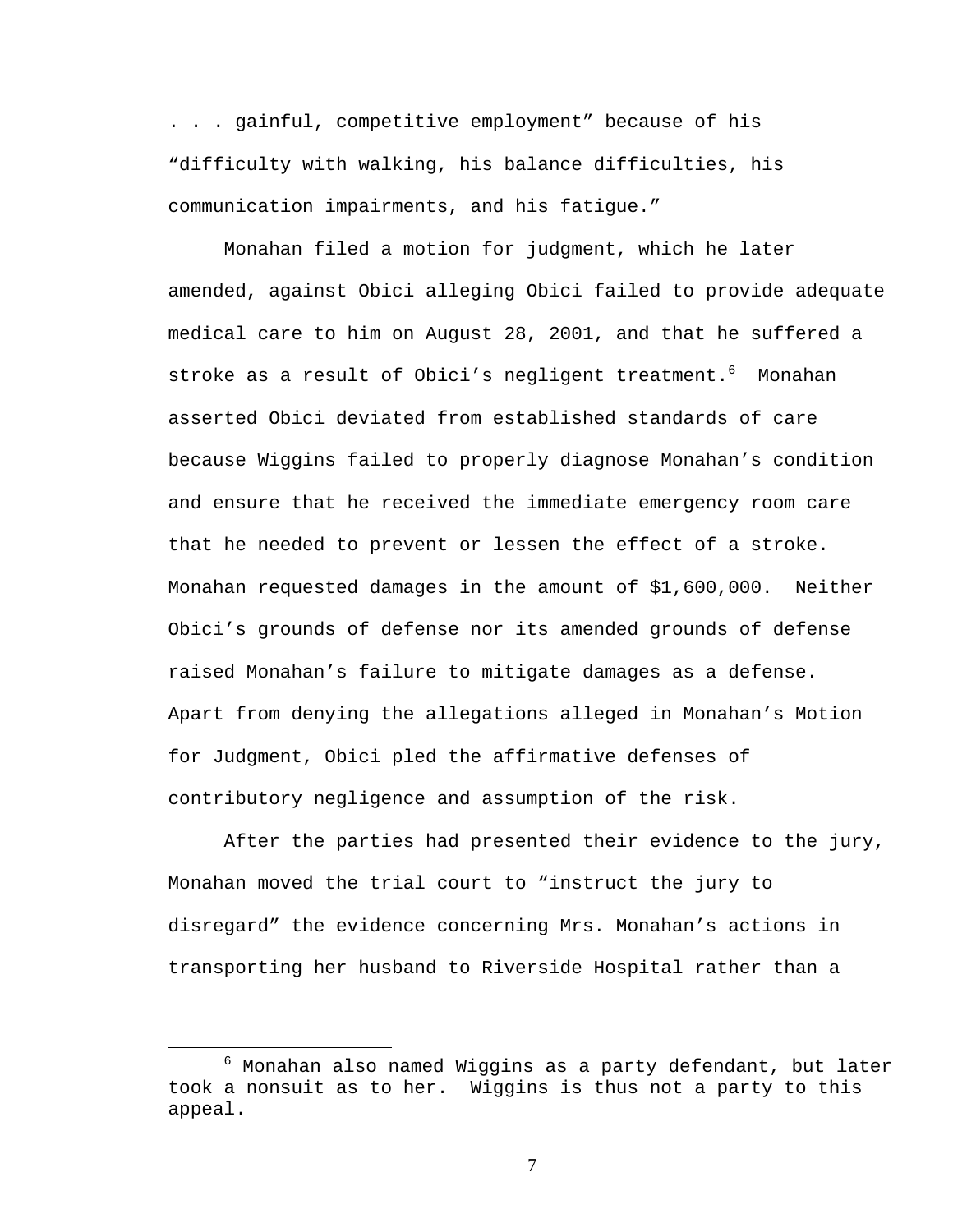closer hospital. $^7$  Obici cross-examined Mrs. Monahan regarding her decision to drive her husband to Riverside Hospital even though it was "farther away" than two other emergency room facilities. Mrs. Monahan admitted driving to Riverside even though it was "[n]ot quite 20 [minutes further away,] but I knew it was a little further" than [Obici]. Mrs. Monahan also acknowledged that she elected not to stop at "a rescue squad along the way in Smithfield."

Obici also questioned Dr. J. Gordon Burch, one of Monahan's expert witnesses, regarding the time it took for Mrs. Monahan to drive to Riverside. The cross-examination of Dr. Burch contains the following colloquy:

Q [Obici's counsel:] [Y]ou've read that [Ms. Monahan] could have gotten [Monahan] to Obici in 30 minutes, and she took him to Riverside, and it took about 50 minutes; is that correct?

 $\overline{7}$  $7$  This motion was only made orally, and Monahan did not elaborate as to what particular testimony he sought to strike. Similarly, Monahan's brief does not indicate any specific testimony; instead, he claims "Obici failed to show that the decision to go to Riverside hospital, which was approximately 20 minutes farther away than another hospital, can be used against Plaintiff to minimize his damages."

Mrs. Monahan testified that she chose to take her husband to Riverside as opposed to other area hospitals because she worked as a medical transcriptionist at Riverside and "I knew all the doctors there, because I knew exactly where to go to the emergency room. I knew the emergency room physicians. I knew the emergency room nurses, the techs." Obici did direct attention to that decision in its closing argument to the jury and the fact that may have delayed Monahan's access to emergency room treatment.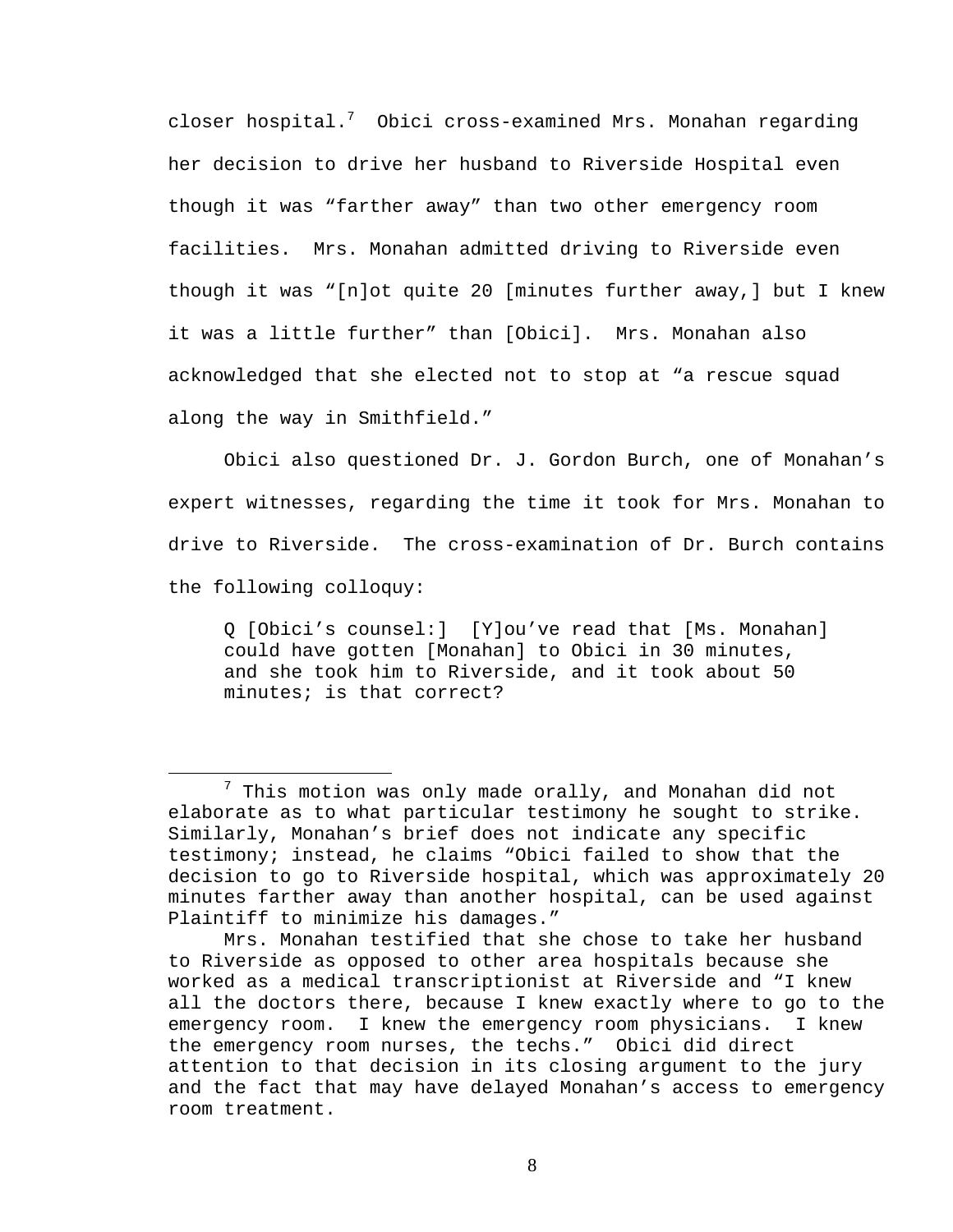A [Dr. Burch:] Yes. I am aware of that. There's other testimony in the record that indicates that it might have been a harder trip to Obici because of lights and traffic and so on, and actually the time may have been very comparable. Riverside is the better hospital to go to because of their expertise in neurological medicine and general medicine. It's a major medical center.

Q[:] But it added at least 20 minutes beyond the drive to Obici to take him to Riverside?

A[:] I don't know the area well, and I don't dispute that, but I understand from the record that there's some difference of opinion as to the time it would take to get to both places.

Responding to Monahan's motion to instruct the jury, in effect a motion to strike, Obici contended that even though "[i]t's true that there isn't an expert that said by taking this patient to Riverside, that there was additional damage caused," the evidence was relevant because Monahan's theory of negligence was "predicated on the notion of timely presentation to an emergency department."

The trial court did not grant Monahan's motion and ruled

the act of Ms. Monahan in determining to take Mr. Monahan to Riverside Hospital for the reasons she said as opposed to Obici Hospital, that is – this is not causally connected in the sense of an act of negligence and some consequence . . . it is related to the issue of damages if that issue – if the jury gets [to] that issue.

 Monahan also moved to exclude Obici's proposed mitigation of damages instruction on the grounds that Obici failed to plead mitigation of damages as an affirmative defense and there was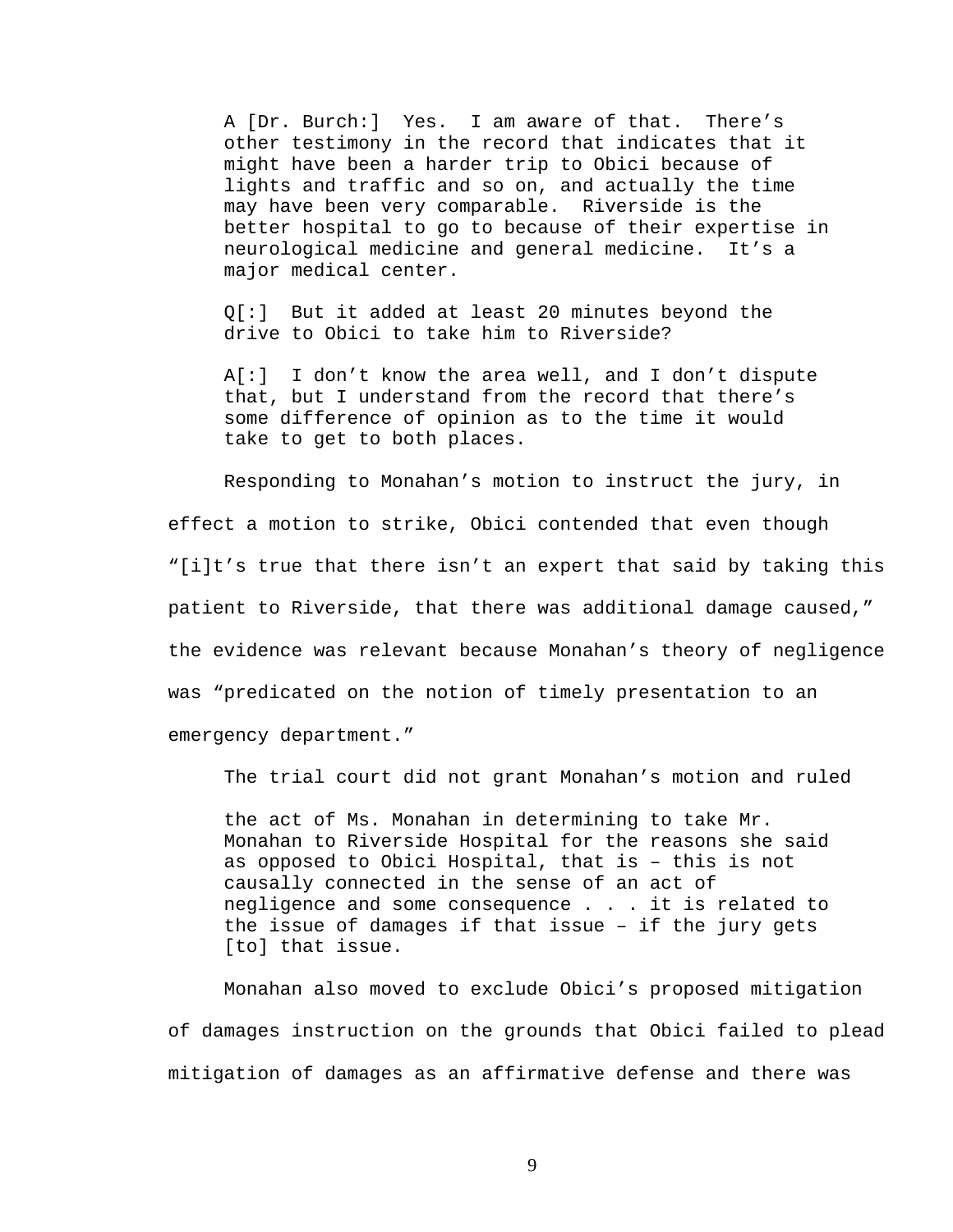insufficient evidence for an instruction. The trial court overruled the motion finding that mitigation "is a duty on the part of every plaintiff, and I don't find that it's an affirmative defense." Over Monahan's objection, the trial court gave Obici's requested instruction to the jury: "The plaintiff has a duty to minimize his damages. If you find that the plaintiff did not act reasonably to minimize his damages and that, as a result, they increased, then he cannot recover the amount by which they increased."

The jury returned a verdict in favor of Monahan in the amount of \$215,000. The trial court entered judgment approving the verdict by final order of April 15, 2005 to which Monahan objected on the basis of the mitigation instruction and the refusal to strike the testimony on the choice of hospital as proper evidence regarding mitigation of damages.

We awarded Monahan this appeal.

## II. ANALYSIS

 Monahan's assignments of error raise three issues for our review. First, whether the trial court erred in finding that mitigation of damages was not an affirmative defense that must be specifically pled in order to be raised as a defense. Second, whether the trial court erred in denying Monahan's motion to strike the evidence that Monahan's wife chose to transport him to Riverside Hospital as opposed to a closer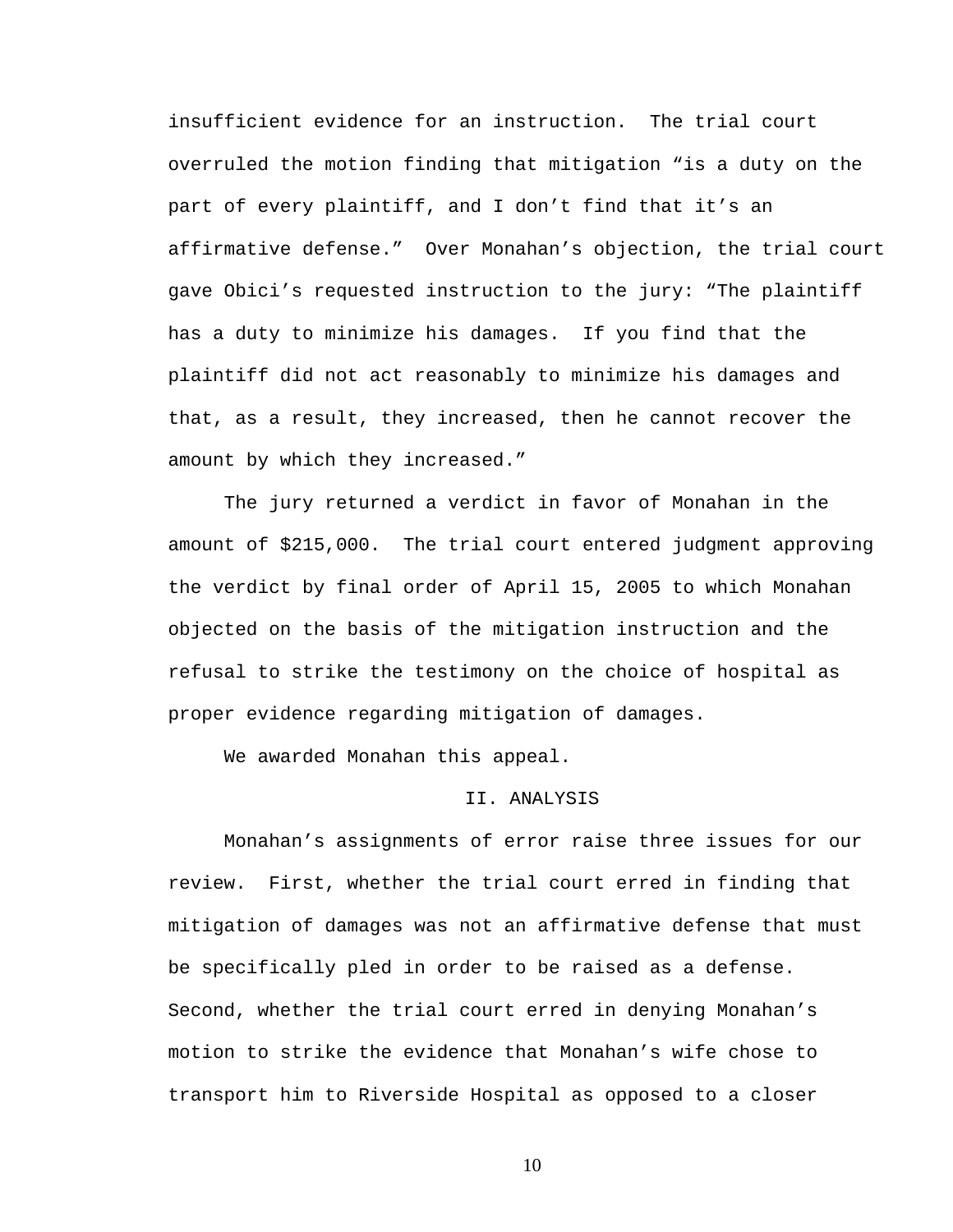hospital. And third, whether the trial court erred in finding sufficient evidence existed to support a mitigation of damages instruction. We consider each issue in turn.

A. Pleading Mitigation of Damages

 Monahan contends that mitigation of damages cannot be raised as a defense unless it has been specifically pled by the defendant. This is so, he asserts, because mitigation is an affirmative defense and "[i]t is axiomatic that an affirmative defense must be specifically pled, but also must be affirmatively pled." Monahan cites no case law to support his contention, but references a treatise that states: "[t]here are numerous issues that the defendant must himself plead as affirmative defenses. If he fails to raise these issues they are deemed to be waived." $^8$  – Monahan also argues that Rule  $3:18(e)^9$  "contemplates that affirmative defenses must be pled" because it states that they "may . . . be included in the same paper" as a defendant's grounds of defense, counterclaims, cross-claims, pleas, demurrers, and other motions. Because Obici did not raise mitigation in its initial or amended Grounds of Defense, or in any other written pleading, Monahan avers "Obici failed to properly place the question of mitigation in

 $\overline{a}$ <sup>8</sup> W. Hamilton Bryson, Bryson on Civil Procedure  $\S$  6.03[8][a], at 6-40 to -41 (4th ed. 2005).

 $^9$  Former Rule 3:16(f).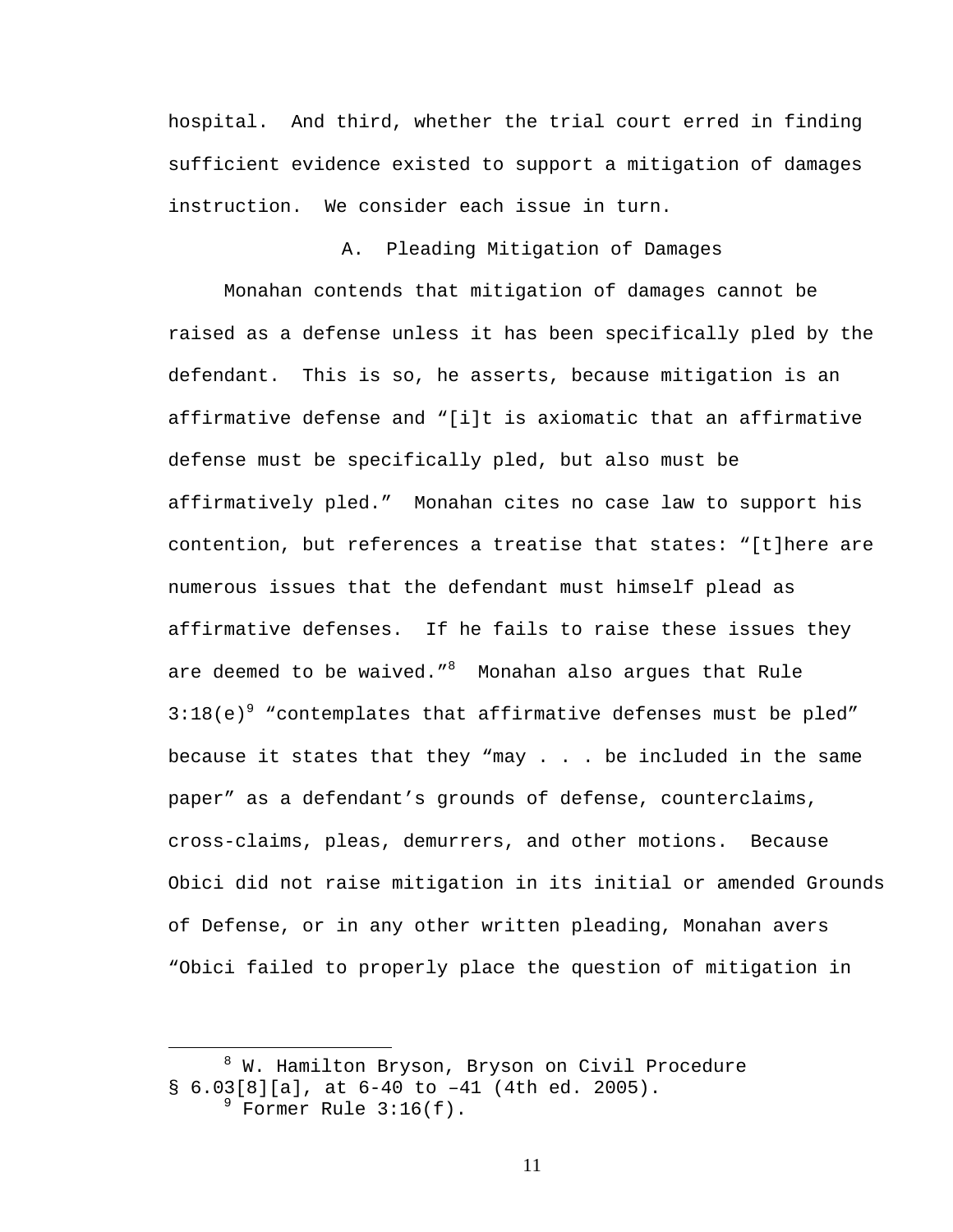issue, and was not entitled to pursue it or obtain an instruction on it."

Obici responds by arguing that although Virginia case law identifies mitigation as an affirmative defense, it "has never mandated that mitigation of damages must be specifically pled." Obici contends that an affirmative defense such as mitigation of damages does not have to be specifically pled, but "may be forthcoming from the evidence adduced at trial."

Whether mitigation of damages must be specifically pled is an issue of first impression in Virginia. For the reasons that follow, we agree with Obici that mitigation of damages need not be specifically pled in order for a defendant to assert it, provided the issue has otherwise been shown by the evidence.

We have held on numerous occasions that mitigation of damages is an affirmative defense. $^{10}$  Forbes v. Rapp, 269 Va. 374, 380, 611 S.E.2d 592, 596 (2005) ("An assertion that an injured party has failed to mitigate damages is an affirmative defense"); see also R.K. Chevrolet v. Bank of the Commonwealth, 256 Va. 74, 77, 501 S.E.2d 769, 771 (1998); Marefield Meadows, Inc. v. Lorenz, 245 Va. 255, 266, 427 S.E.2d 363, 369 (1993);

 $10$  The trial court was incorrect when, in reference to mitigation, it opined, "I don't find that it's an affirmative defense." However, this ruling was harmless error as it did not affect the ultimate conclusion that a specific pleading of mitigation was not required. Blue Stone Land Co. v. Neff, 259 Va. 273, 279, 526 S.E.2d 517, 519-20 (2000).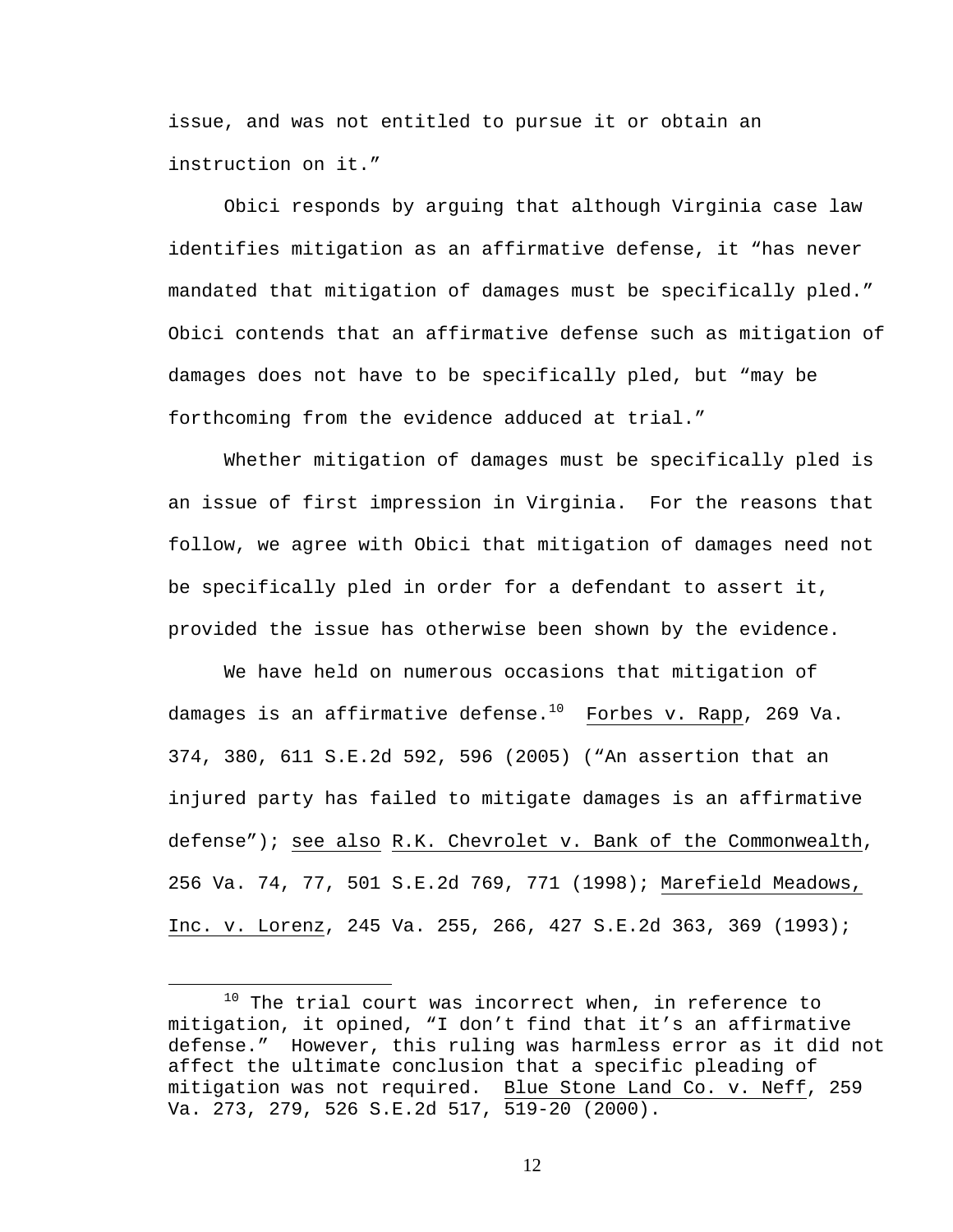Foreman v. E. Caligari & Co., 204 Va. 284, 290, 130 S.E.2d 447, 451 (1963). Consequently, the defendant bears the burden of proving that the plaintiff failed to mitigate his damages. R.K. Chevrolet, 256 Va. at 77, 501 S.E.2d at 771.

It has long been required that a party raise specific defenses (just as a plaintiff must give notice of claims) so that surprise and prejudice at trial from late revelation of unanticipated legal theories is avoided. See, e.g., Chesapeake & O. Ry. v. Osborne, 154 Va. 477, 506, 153 S.E. 865, 873 (1930) (filing of a grounds of defense by defendant "limited in its defenses to the ground there stated"); see also City Gas Co. v. Poudre, 113 Va. 224, 226, 74 S.E. 158, 160 (1912) (purpose of requiring a grounds of defense is "to give the plaintiff reasonable notice of the particular defense upon which the defendant expects to rely, so that he may not be prejudiced by surprise"). This has generally led to a requirement that affirmative defenses must be pled in order to be relied upon at trial. See, e.g., Brooks v. Bankson, 248 Va. 197, 206, 445 S.E.2d 473, 478 (1994) (defense of fraud).

Exceptions to this general rule have been recognized in some factual contexts where the issue addressed by an affirmative defense was not disclosed in a plaintiff's pleading, and only became apparent as the evidence was being received at trial. In such instances, it has been held that an affirmative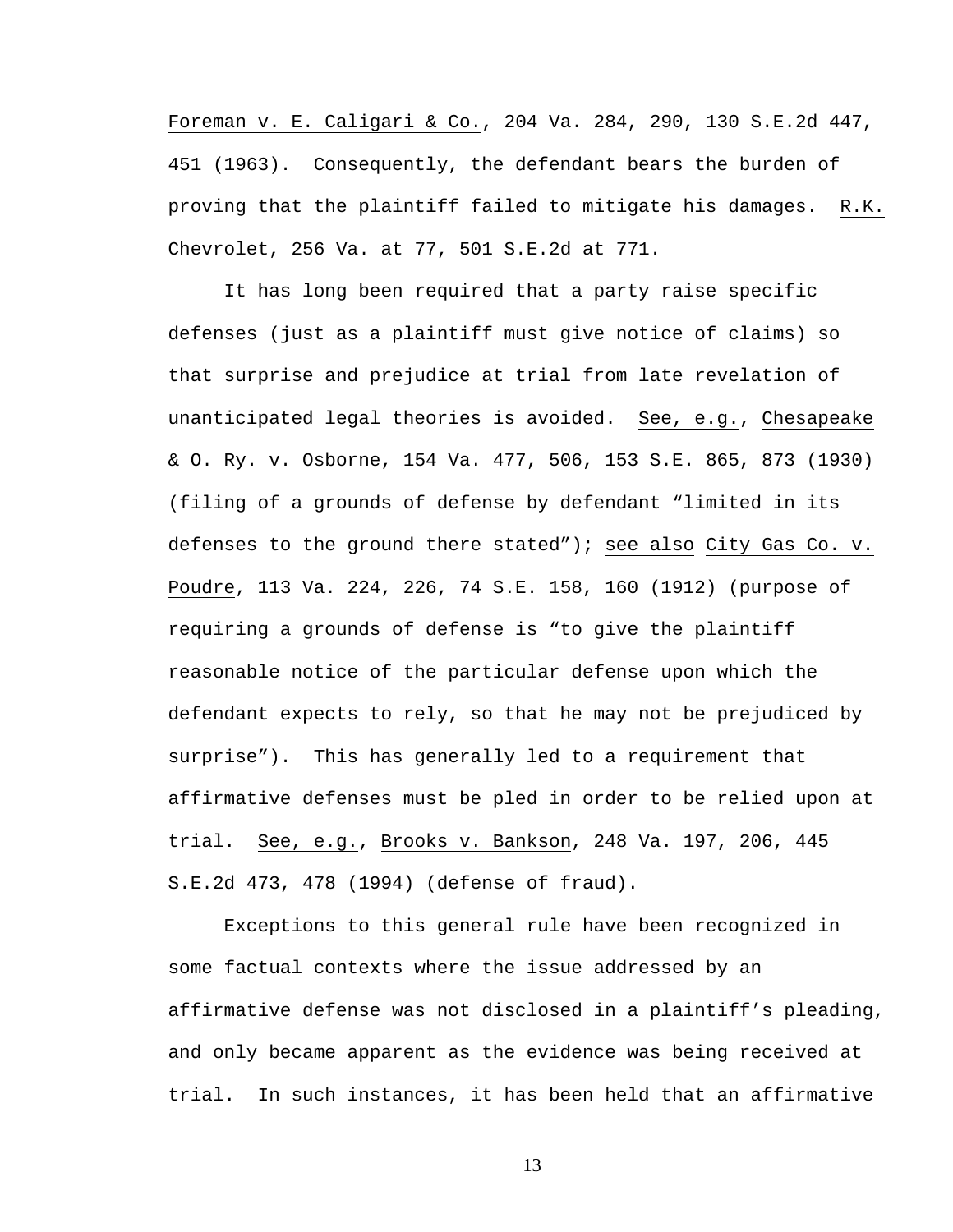defense issue is properly heard even though it was not pled. See, e.g., Lawson v. States Constr. Co., 193 Va. 513, 521, 69 S.E.2d 450, 455 (1952) (statute of frauds); McKee v. McKee, 206 Va. 527, 532, 145 S.E.2d 163, 166 (1965) (condonation); Franklin Jewelry Co. v. Masch, 160 Va. 756, 764-65, 169 S.E. 583, 584 (1933) (ultra vires); see also Twardy v. Twardy, 14 Va. App. 651, 656-57, 419 S.E.2d 848, 851 (1992) (estoppel need not have been pled because "nothing of record suggested that the issue of estoppel would be involved" until later in the proceedings).

Other affirmative defenses have been addressed by statute, which either obviate the need for pleading, or expressly require that a particular defense be pled. Compare Roanoke Mtg. Co. v. Henritze, 151 Va. 220, 225, 144 S.E. 430, 431 (1928) (under prior law, usury shown on the face of the contract precluded recovery of interest, even if not pled), with, e.g., Jones v. Jones, 249 Va. 565, 571-72, 457 S.E.2d 365, 369 (1995) (under Code § 8.01-235 an affirmative defense of the statute of limitations must be specifically pled: "[t]he objection that an action is not commenced within the limitation period prescribed by law can only be raised as an affirmative defense specifically set forth in responsive pleading").

It is generally true that mitigation of damages, like other defenses, is routinely and properly raised in a defendant's pleadings. However, the requirements for raising mitigation of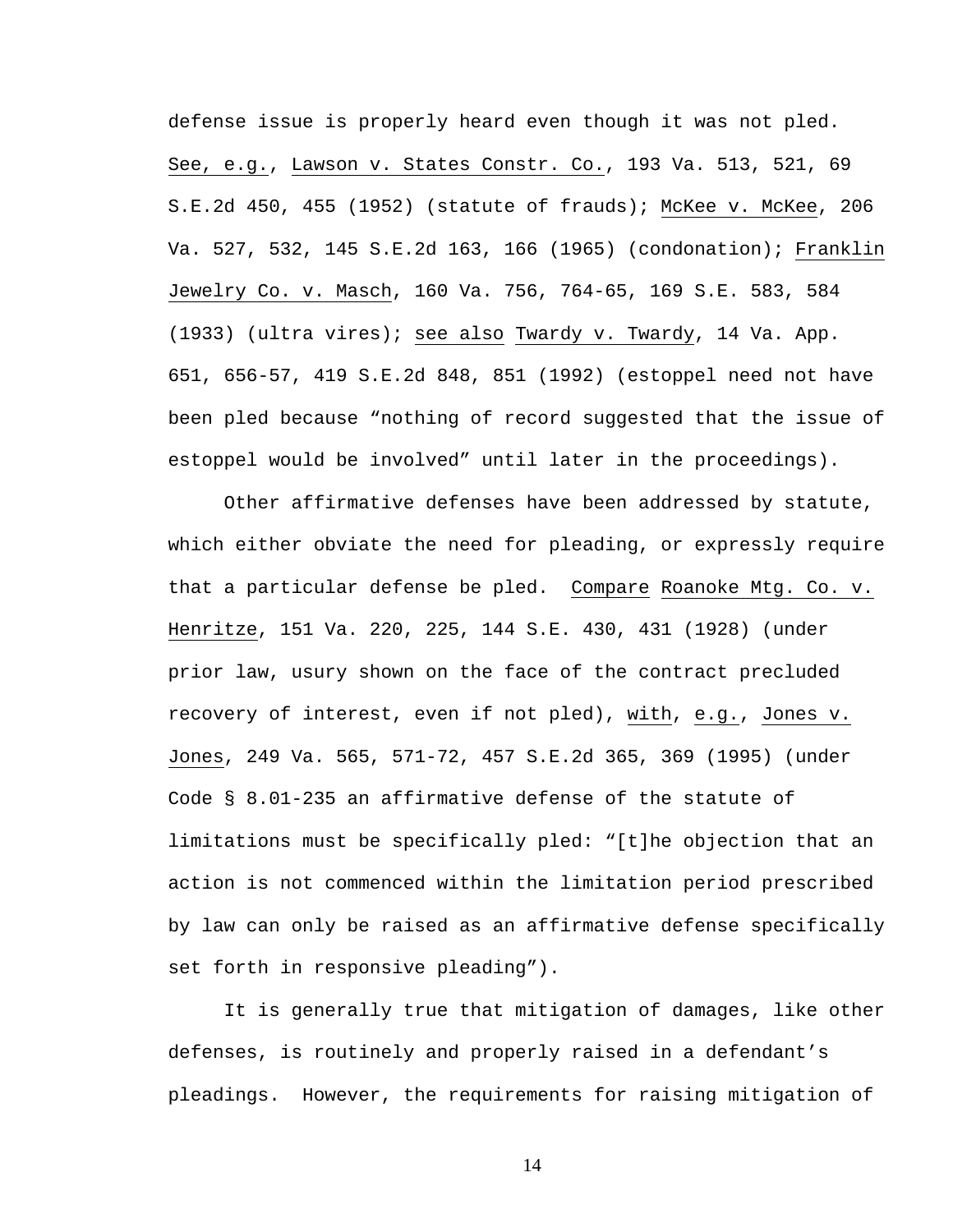damages in a pleading have not been addressed by statute, and no prior case law has affirmatively noted that failure to plead this particular defense waives the right to rely on such proof at trial.

While our prior cases have not directly addressed the pleading of mitigation, our decision in Chappell v. Smith, 208 Va. 272, 156 S.E.2d 572 (1967), is instructive on the issue before us. Our decision in Chappell addresses what evidence a defendant in default for failing to file either a responsive pleading or a grounds of defense could present during the trial for damages. This Court held: "Neither [former] Rule 3:19 nor any statute prohibits counsel for a defendant in default from . . . offering evidence in mitigation of damages." Id. at 276, 156 S.E.2d at 575. The defendant was thus permitted to raise the affirmative defense of mitigation of damages despite that defense not having been specifically pled.

Our holding in Chappell highlights the distinctive characteristics that mitigation of damages has as an affirmative defense. Unlike most affirmative defenses, mitigation of damages is not a defense that, if proven, constitutes an absolute bar to the plaintiff's claim. Instead, a defense of mitigation recognizes that a plaintiff's conduct following the defendant's negligence "may be a reason for reducing damages," but it does not necessarily bar all recovery. Sawyer v.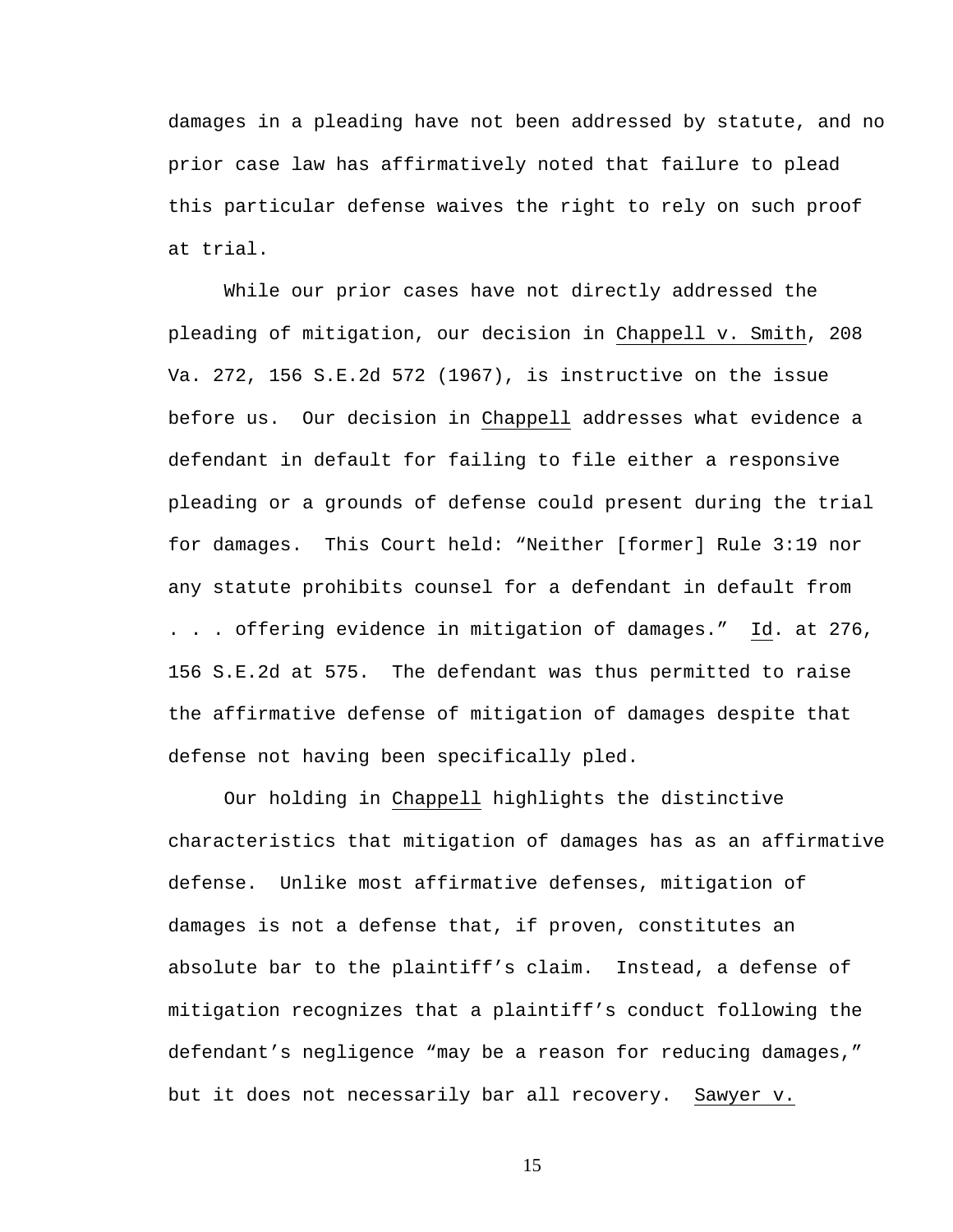Comerci, 264 Va. 68, 77, 563 S.E.2d 748, 754 (2002). This context distinguishes mitigation of damages from those other affirmative defenses or special pleas, which, if proven, constitute an absolute defense to the claim. See, e.g., Nelms v. Nelms, 236 Va. 281, 289, 374 S.E.2d 4, 9 (1988) (listing as "[f]amiliar illustrations" such defenses as statute of limitations, absence of proper parties, res judicata, usury, a release, prior award, infancy, bankruptcy, denial of partnership, bona fide purchaser, and denial of an essential jurisdictional fact alleged in the bill) (citing E. Meade, Lile's Equity Pleading and Practice, § 199, p. 114 (3d ed. 1952)).

Because neither statute nor our precedent requires that mitigation of damages be specifically pled as a condition precedent to its assertion as an affirmative defense, and taking into account the unique characteristics of this defense, we hold that mitigation of damages is not required to be specifically pled before a defendant may assert it, provided the issue has been otherwise shown by the evidence.<sup>11</sup> The trial court thus did not err in permitting Obici to offer a mitigation of damages instruction despite its failure to plead that defense, subject to the presence of sufficient evidence, which we address below.

 $11$  Our holding is limited solely to mitigation of damages as an affirmative defense and we express no opinion as to the specific pleading of any other affirmative defense.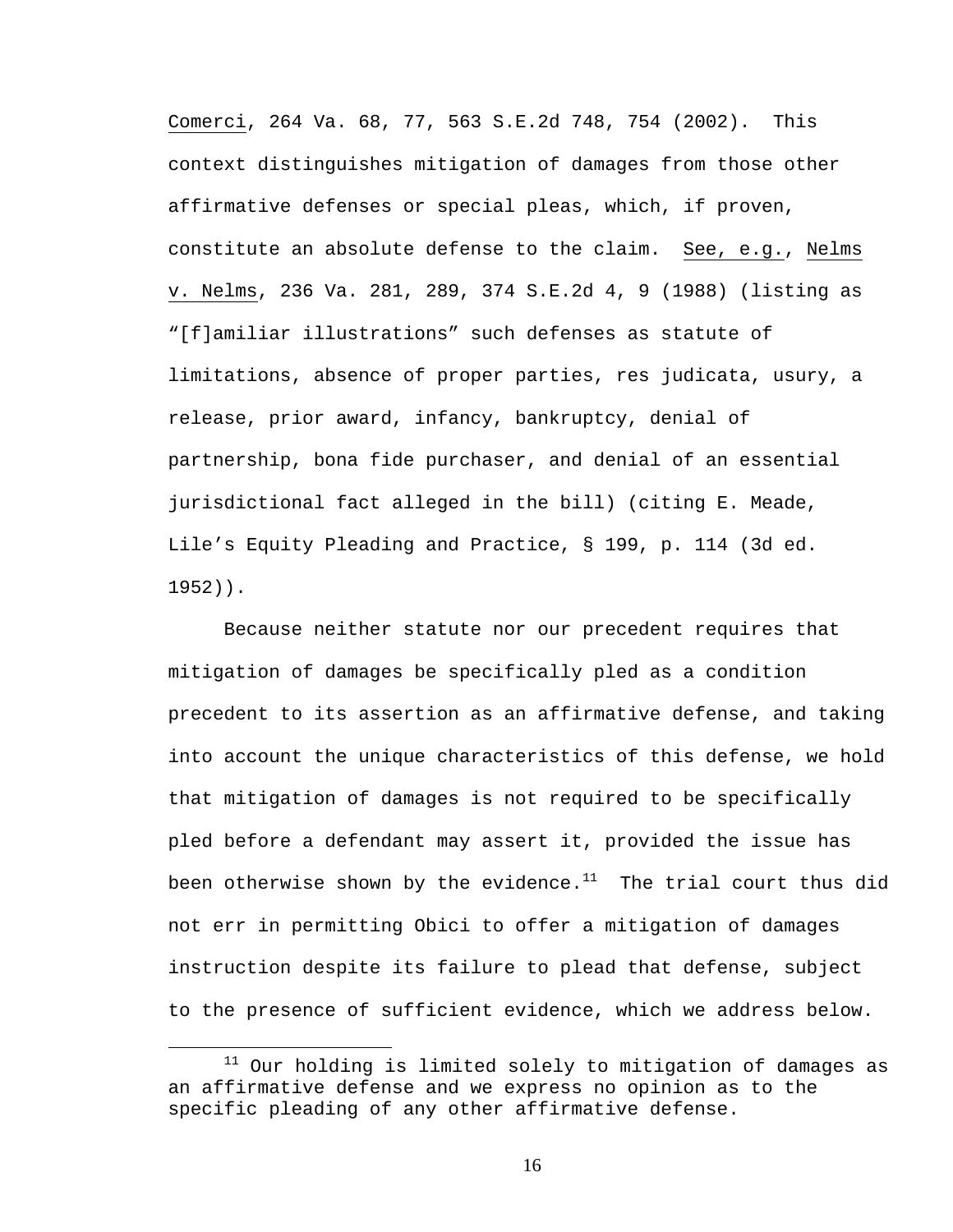B. Choice of Hospital as Mitigation Evidence

Monahan also assigns error to the trial court's failure to grant his motion to instruct the jury to disregard the evidence regarding the emergency room facility to which Monahan was taken following his examination at Wakefield. He asserts "[t]he evidence shows that the decision to take Monahan to Riverside hospital was made solely by his wife" and that her conduct cannot be imputed to him for the purpose of proving a failure to mitigate his damages. Monahan emphasizes that Obici conceded at trial that no evidence suggested that the decision to take Monahan to Riverside "was a direct and proximate cause of any of his injuries or damages."

Obici responds that Monahan's own theory of the case put at issue the timeliness of treatment, including the relevance of the delay in treatment caused by going to Riverside instead of a closer facility. It argues that concluding the jury used the choice of hospital evidence to reduce damages is "the stuff of speculation" that ignores the other evidence supporting the defense of failure to mitigate damages.

 Obici conceded that the evidence did not support a claim that the decision of which emergency care facility to use was a direct or proximate cause of any damages Monahan suffered. Obici acknowledged to the trial court that "there isn't an expert that said by taking this patient to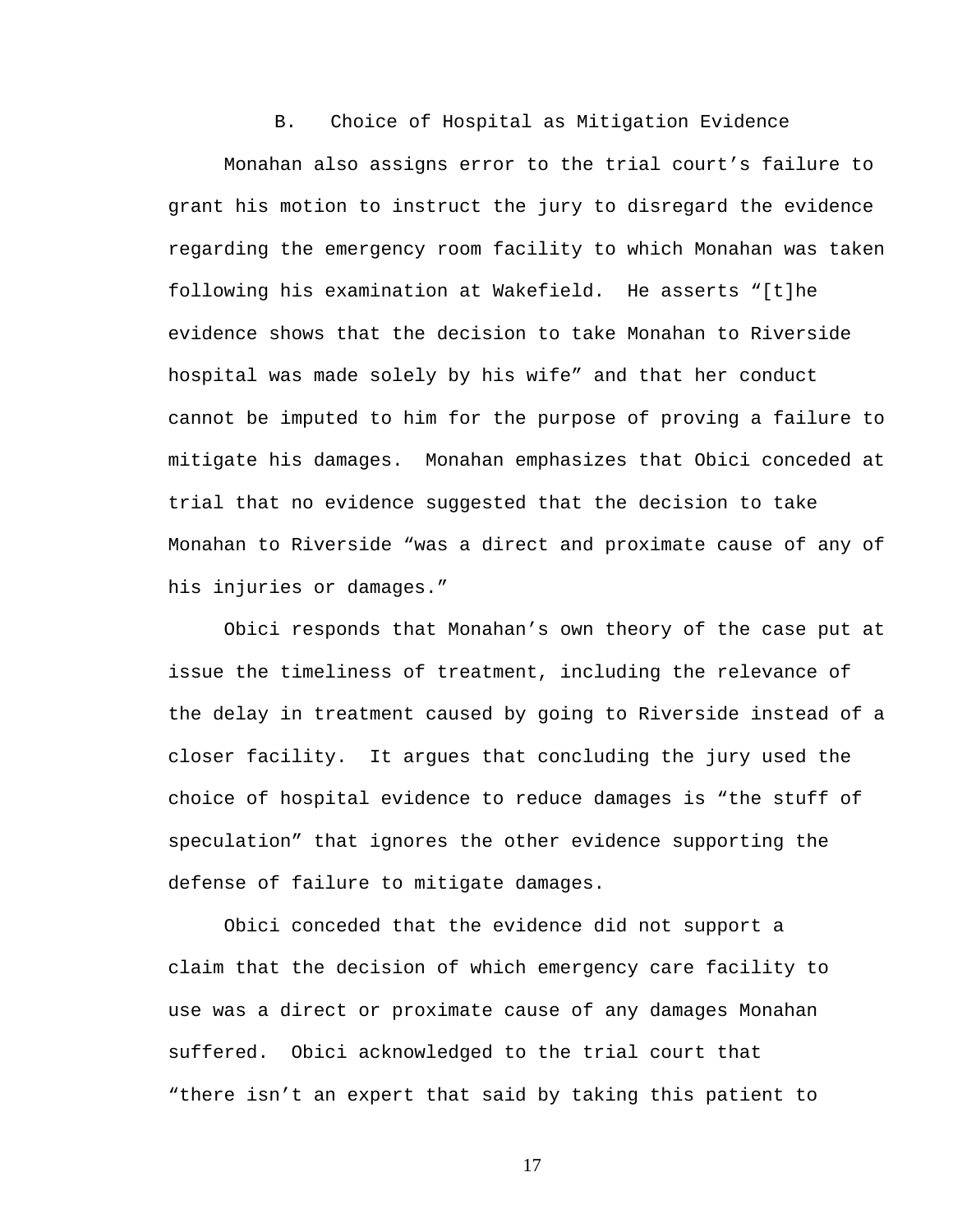Riverside, that there was additional damage caused." Furthermore, Obici submitted it was not arguing that this evidence "was a superseding or intervening cause" of the stroke.

As such, there was no evidence that by going to Riverside rather than another facility, Monahan's injuries were in any way affected. Thus, any evidence about choice of emergency room facility was irrelevant to whether Monahan failed to mitigate his damages. The trial court therefore erred in refusing to instruct the jury to disregard that evidence as Monahan properly requested.

Furthermore, this error cannot be considered harmless. The jury was improperly permitted to consider this testimony when deciding a verdict and, as discussed below, the jury was erroneously instructed regarding mitigation of damages. We have previously said, "where evidence and an instruction have been erroneously submitted to the jury and the record does not reflect whether such evidence and instruction formed the basis of the jury's verdict, we must presume that the jury relied on such evidence and instruction in making its decision." Johnson v. Raviotta, 264 Va. 27, 39, 563 S.E.2d 727, 735 (2002). Accordingly, we must presume the jury's consideration of damages was affected by the ability to consider the improper choice of hospital evidence under the mitigation instruction.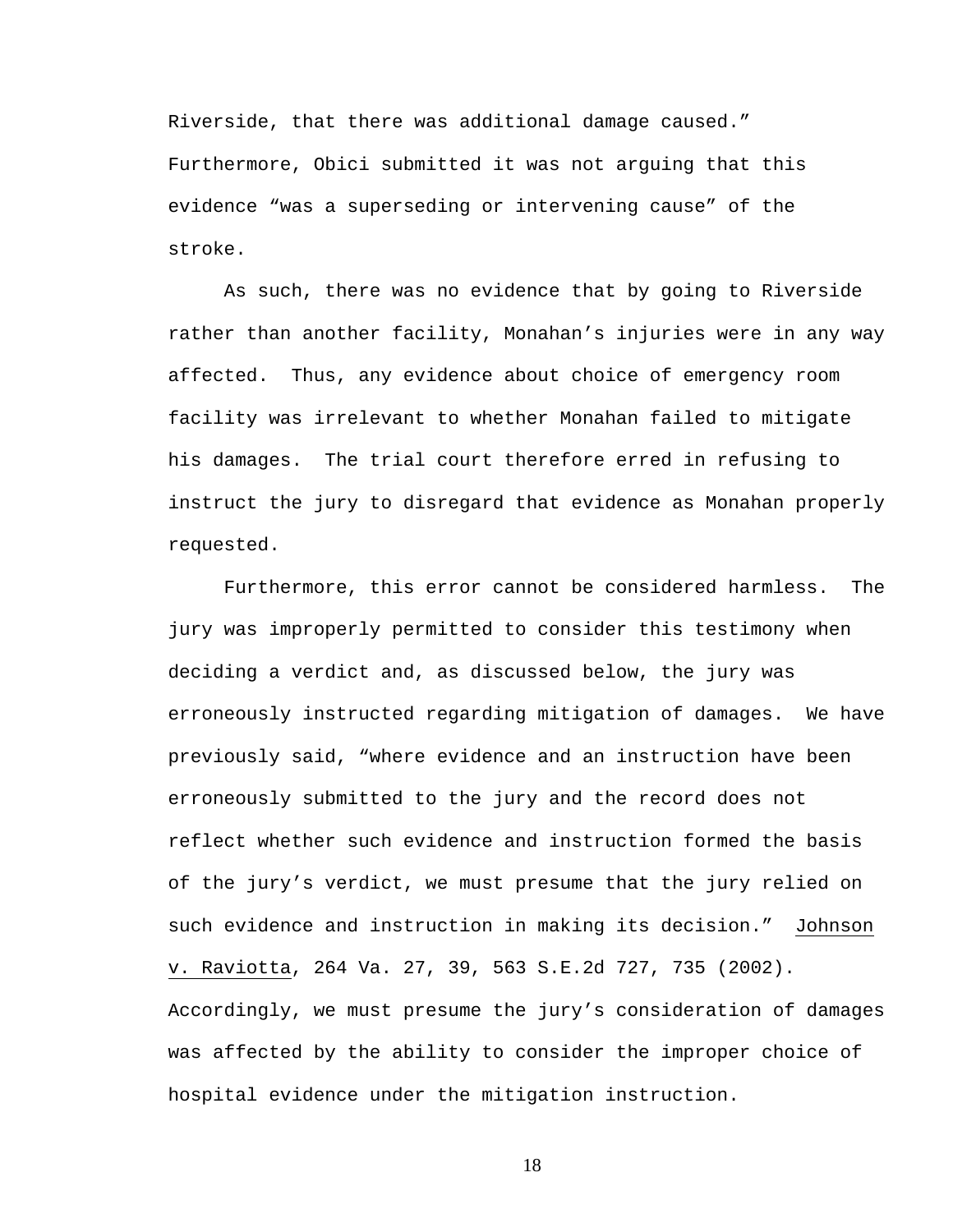C. Sufficiency of the Evidence to Support the Mitigation Instruction

Monahan further contends the trial court erred in granting a jury instruction on mitigation of damages because the evidence did not support such an instruction. Even if Obici was not required to specifically plead mitigation as we have decided, Monahan asserts there was no evidentiary basis for the mitigation instruction. Monahan contends "there is insufficient evidence that Monahan refused any treatment recommended by Wiggins" and therefore there is no independent basis upon which the trial court could give a mitigation instruction. We agree with Monahan.

Wiggins testified that she gave Monahan a choice to go to the emergency room while at Wakefield or to go home to rest and have his wife take him to the emergency room if his condition worsened. Monahan avers he complied with this instruction by choosing the given alternative of going home, getting into bed and waiting for his wife.

Obici responds that there was "ample evidence" to support the mitigation instruction. Obici cites the testimony of not only Wiggins, but also Monahan's expert witnesses, to support its contention that "the jury was required to determine whether Monahan had ignored Wiggins' medical advice and in doing so, failed to minimize his damages."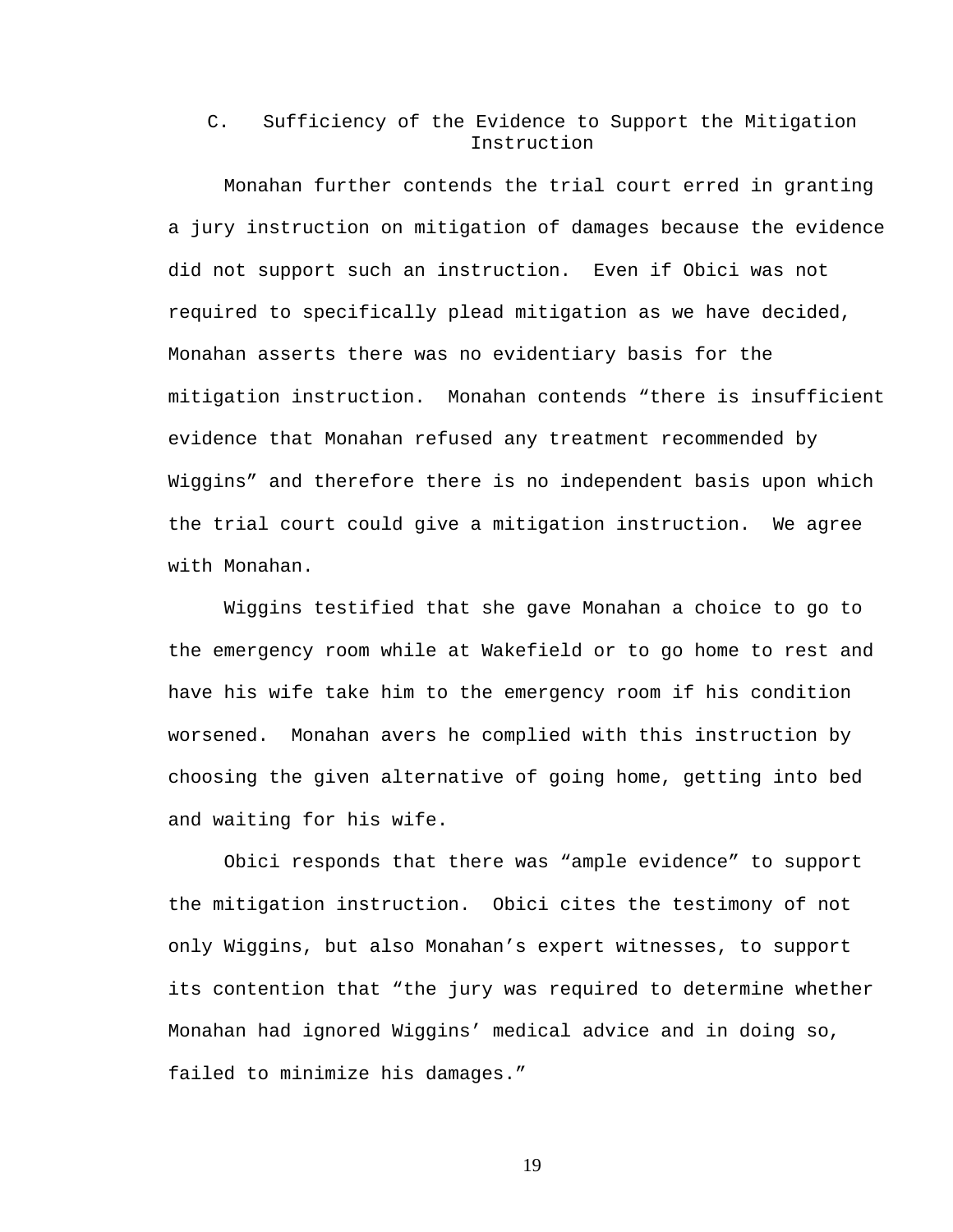A patient's duty to mitigate damages after receiving negligent medical care is a specific application of the general requirement that:

One who is injured by the wrongful or negligent acts of another, whether as the result of a tort or of a breach of contract, is bound to exercise reasonable care and diligence to avoid loss or to minimize or lessen the resulting damage, and to the extent that his damages are the result of his active and unreasonable enhancement thereof or are due to his failure to exercise such care and diligence, he cannot recover.

Lawrence v. Wirth, 226 Va. 408, 412, 309 S.E.2d 315, 317 (1983) (quoting Haywood v. Massie, 188 Va. 176, 182, 49 S.E.2d 281, 284 (1948)). A mitigation of damages instruction is thus appropriate when the evidence shows that a plaintiff failed to mitigate his damages by "neglect[ing] his health following his physician's negligent treatment." Sawyer, 264 Va. at 77, 563 S.E.2d at 754 (quoting Lawrence, 226 Va. at 412, 309 S.E.2d at 317).

When asked to review jury instructions given by a trial court, "our responsibility is to see that the law has been clearly stated and that the instructions cover all issues which the evidence fairly raises." Lombard v. Rohrbaugh, 262 Va. 484, 498, 551 S.E.2d 349, 356 (2001) (quoting Swisher v. Swisher, 223 Va. 499, 503, 290 S.E.2d 856, 858 (1982)) (internal quotation marks omitted). Under well-settled principles, "[a] jury instruction may be given only if there is evidence to support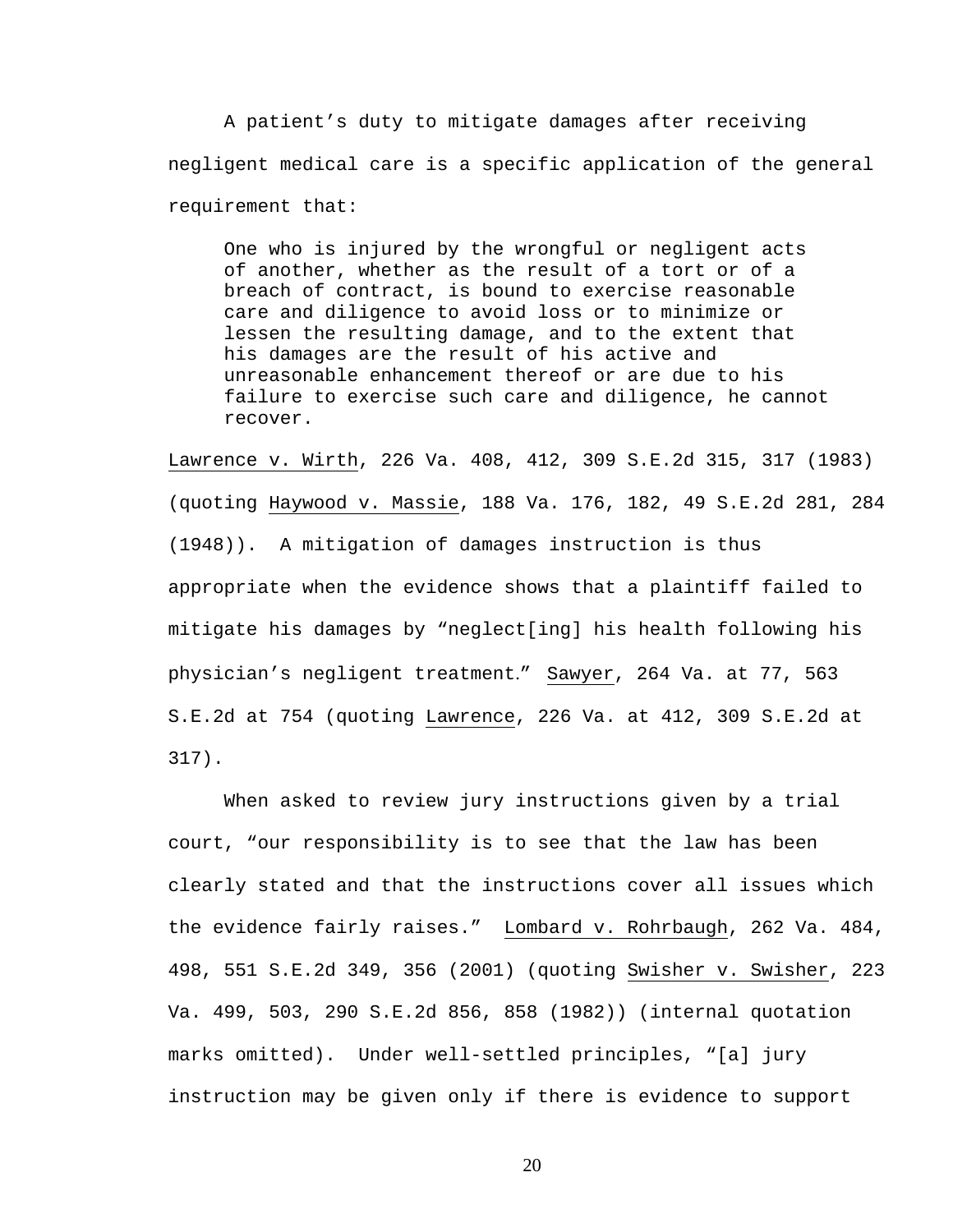the instruction." Pollins v. Jones, 263 Va. 25, 28, 557 S.E.2d 713, 714 (2002) (citing Van Buren v. Simmons, 235 Va. 46, 51, 365 S.E.2d 746, 749 (1988)). "The evidence presented in support of a particular instruction 'must amount to more than a scintilla.'" Schlimmer v. Poverty Hunt Club, 268 Va. 74, 78, 597 S.E.2d 43, 45 (2004) (quoting Justus v. Commonwealth, 222 Va. 667, 678, 283 S.E.2d 905, 911 (1981)).

In the case at bar, the record is insufficient to sustain the mitigation of damages instruction because it does not reflect any act of neglect by Monahan following Wiggins' treatment. Wiggins' testimony clearly reflects that she gave Monahan a choice of either going to the emergency room or going home:

Q [Monahan's counsel:] [I]sn't it true that you told Larry that he either needed to go to the emergency room or please tell your wife to take you there if there's any change in the least?

A [Wiggins:] Yes.

Q[:] So you gave him the option of either going to the emergency department or telling his wife to take him to the emergency department . . . isn't that what you told him?

 $AI:1$  Yes.

The uncontradicted evidence shows that Monahan chose one of the options his health care provider, Wiggins, offered to him: he had someone drive him home and went to bed. After his wife arrived home, his condition had worsened, and he was taken to an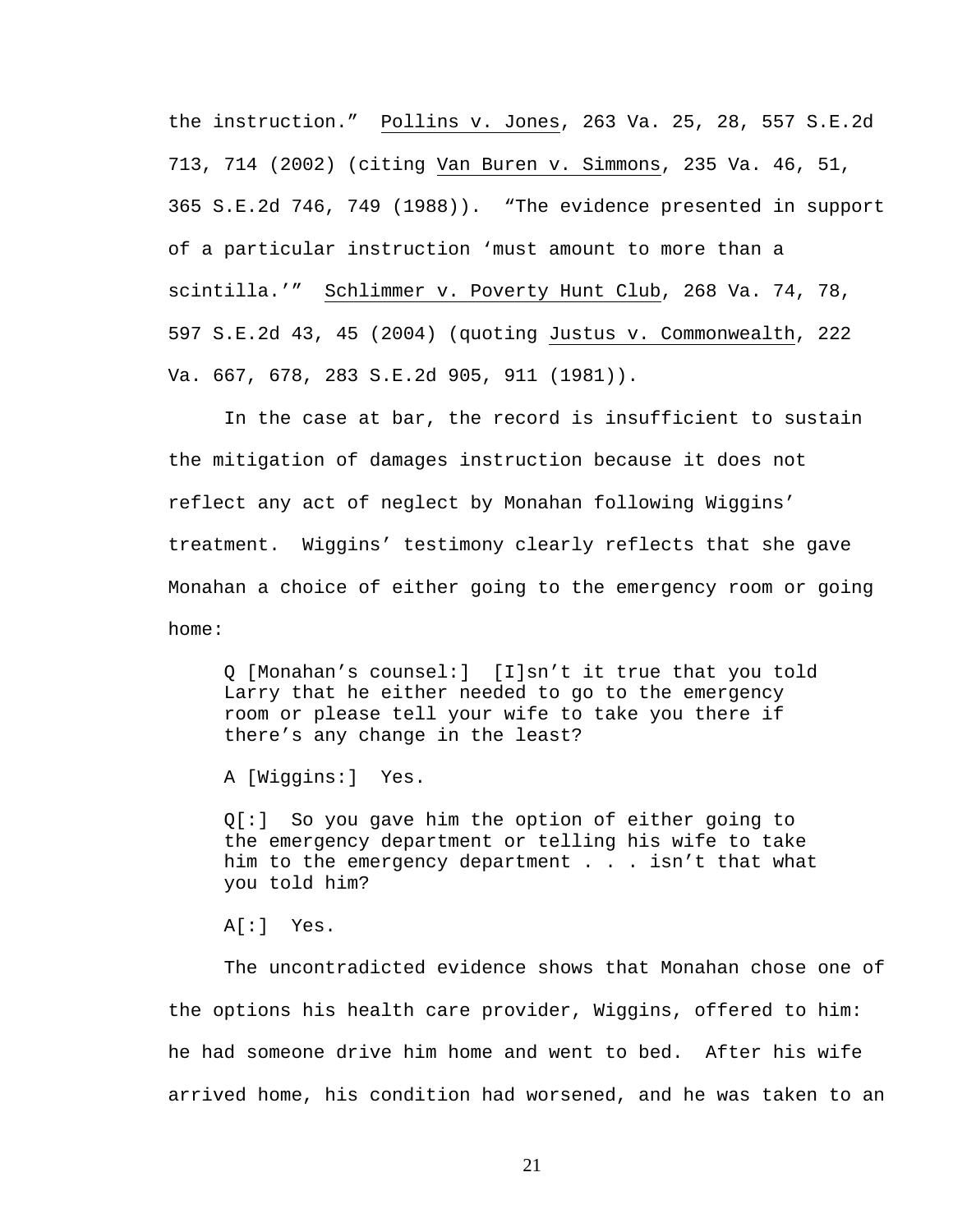emergency room, as Wiggins had suggested. Because Wiggins gave Monahan the alternative course of action of either going to the emergency room or going home, and because Monahan complied with that advice by electing to go home, his decision cannot be the basis for a mitigation of damages instruction. Monahan did not act contrary to the advice given to him by his health care provider, but followed one of the courses offered. Therefore, no act of negligence supporting a failure to mitigate damages can be attributed to him based on his following the course of action offered by Wiggins. Obici points to no other evidentiary basis for the instruction.

 The trial court thus erred in granting Obici's instruction on mitigation of damages, as there was no evidentiary basis to support it. "If an issue is erroneously submitted to a jury, we presume that the jury decided the case upon that issue." Clohessy v. Weiler, 250 Va. 249, 254, 462 S.E.2d 94, 97 (1995). Accordingly, we cannot say that the trial court's error in instructing the jury on the plaintiff's duty to mitigate his damages was harmless. We must presume the jury's consideration of damages was affected by the improperly given mitigation instruction.

## III. CONCLUSION

Obici did not assign cross-error to the trial court's judgment that it was negligent. Thus, we do not review that